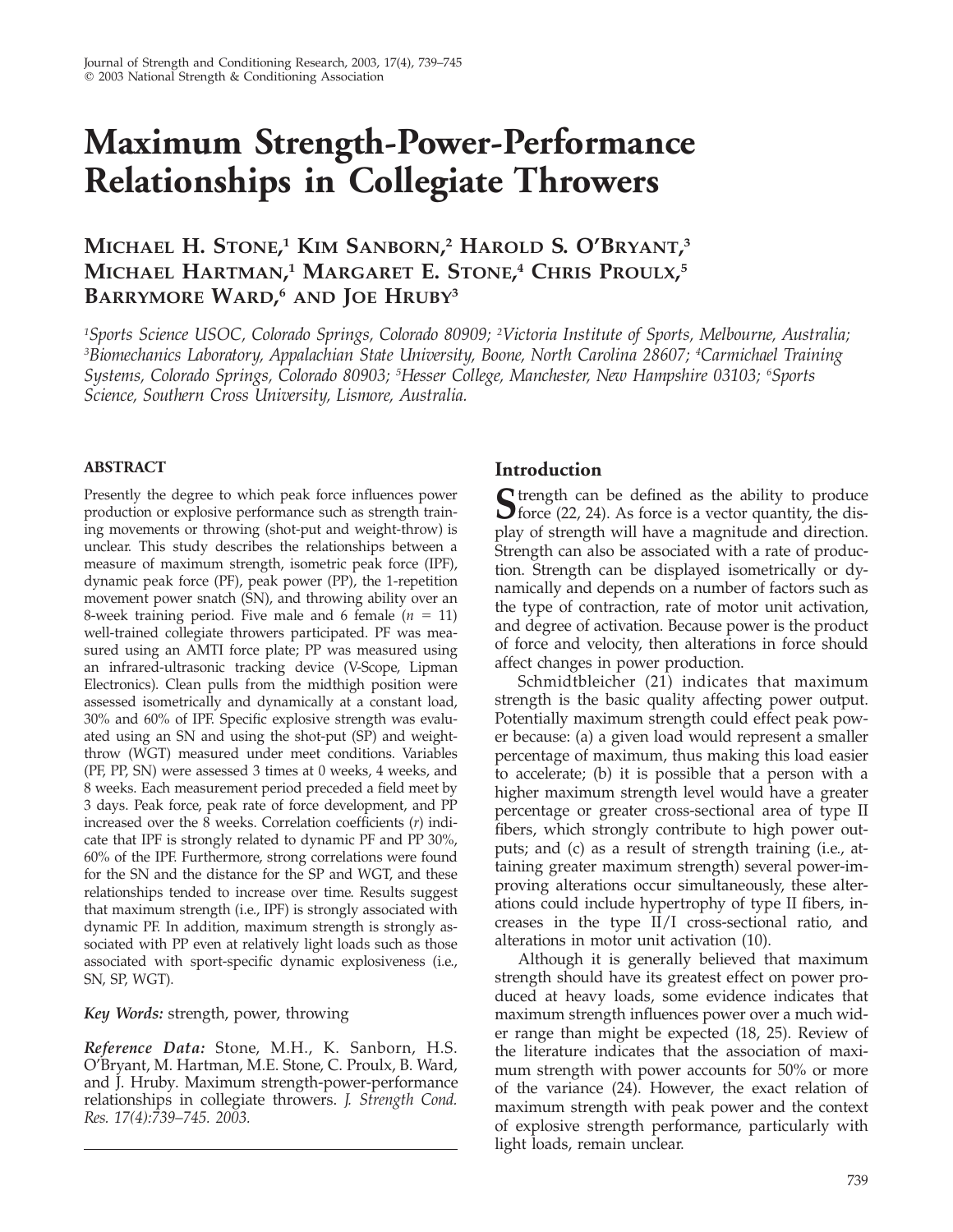Schmidtbleicher (21) has characterized explosive exercise as having maximum or near maximum rates of force development (RFD). Thus, either isometric or dynamic exercises can be classified as explosive, provided maximum RFD is attained. Explosive strength is defined as the peak RFD and has been associated with acceleration capabilities (21). It can be argued that for many sports the ability to produce force rapidly may be more important than maximum force production. Rate of force production is a change in force divided by change in time. The rate of force development is primarily a function of the rate of increase in muscle activation by the nervous system (13, 32). Although force is directly responsible for the acceleration of an object, it may be argued that the faster a given force is attained, the more rapid the corresponding acceleration occurs. Thus rate of force development can be associated with the ability to accelerate objects (21). So, attaining a high peak rate of force development or explosive strength would be associated with high acceleration capabilities.

From a practical or applied standpoint, it is also important to understand the relation between maximum strength, rate of force development, and poweroriented explosive sport performance, such as throwing. These relations could influence the degree of emphasis placed on maximum strength training as part of the overall training program. Resistance training, simply providing a strength overload may not be sufficient to optimize the training effect. It may be argued that to most effectively enhance strength or power attributes for a specific sport, the training program should contain exercises that address the concept of mechanical specificity (4, 29). It can be further argued that to effectively measure force-power, alterations resulting from training or measure performance transfer as a result of training that mechanically specific exercises or tests must be included. Mechanical specificity is not limited to movement patterns or velocity considerations but also is concerned with peak force, rate of force development, and positional characteristics. Positional characteristics (as opposed to movement pattern) concern using appropriate relative trunk and limb positions for isometric testing (19, 29, 33). Some evidence indicates that the most appropriate position for isometric maximum strength testing is likely to be the joint angle(s) at which peak forces are developed (33). This angle(s) or position may allow the best inference to dynamic activity. Thus, it may be argued that isometric tests, provided positional characteristics can be satisfied (19, 29), could potentially be used to characterize the results of a strength-power training program.

The primary purpose of this study was to examine the relations between maximum strength (peak isometric force) and dynamic peak force, rate of force development, and peak power measured during midthigh pulls and to relate this variable to the 1 repetition maximum (1RM) snatch, and throwing ability (shot-put and weight-throw). Potential variations in these relationships were assessed over an 8-week training period.

## **Methods**

#### *Experimental Approach to the Problem*

The relationship of maximum strength to various types of performance is unclear, especially potential changes in relationship over a training period. To better understand this relationship, a group of welltrained collegiate throwers were followed up (measured) over an 8-week portion of their general preparation phase training. In this experimental observation, a single group, repeated measures design was incorporated to ascertain statistically significant alterations in the dependent variables associated with maximum strength and power. The relationships between a measure of maximum strength (IPF) and dynamic measures of performance were determined using a Pearson's product moment correlation.

#### *Subjects*

Five male and 6 female ( $n = 11$ , age = 18–21 years, initial body mass = 101.3  $\pm$  25.3 kg; % fat = 21.9  $\pm$ 8.9) collegiate throwers participated in the study. All subjects signed informed consents prior to the study. Previous strength training experience ranged from 0.5–4 years, and previous throwing experience ranged from 1 to 6 years. The group included 2 NCAA national provisional qualifiers.

#### *Training*

This study deals with the observation of collegiate throwers during a planned preparation phase prior to the indoor season. All throwers had just finished a 6 week high-volume training period prior to the initiation of the study. The high-volume phase emphasized strength-endurance. The following 8-week training program emphasized increased maximum strength (weeks 1–4) and strength-power (weeks 5–8; Tables 1 and 2). During a training session, maximum efforts were emphasized on all exercises regardless of the load.

#### *Body Mass and Composition*

Body mass was measured to the nearest 0.1 kg using an electronic scale. A 7-site skin-fold (SF) was used to determine approximate body fat percentages (12). Experience laboratory personnel measured all SFs on the right side (Table 3).

#### *Performance Tests*

All subjects had been familiarized with the tests before the testing began. Isometric and dynamic peak force (PF) was measured using an AMTI force plate (500 Hz). Peak power (PP) was measured using the V-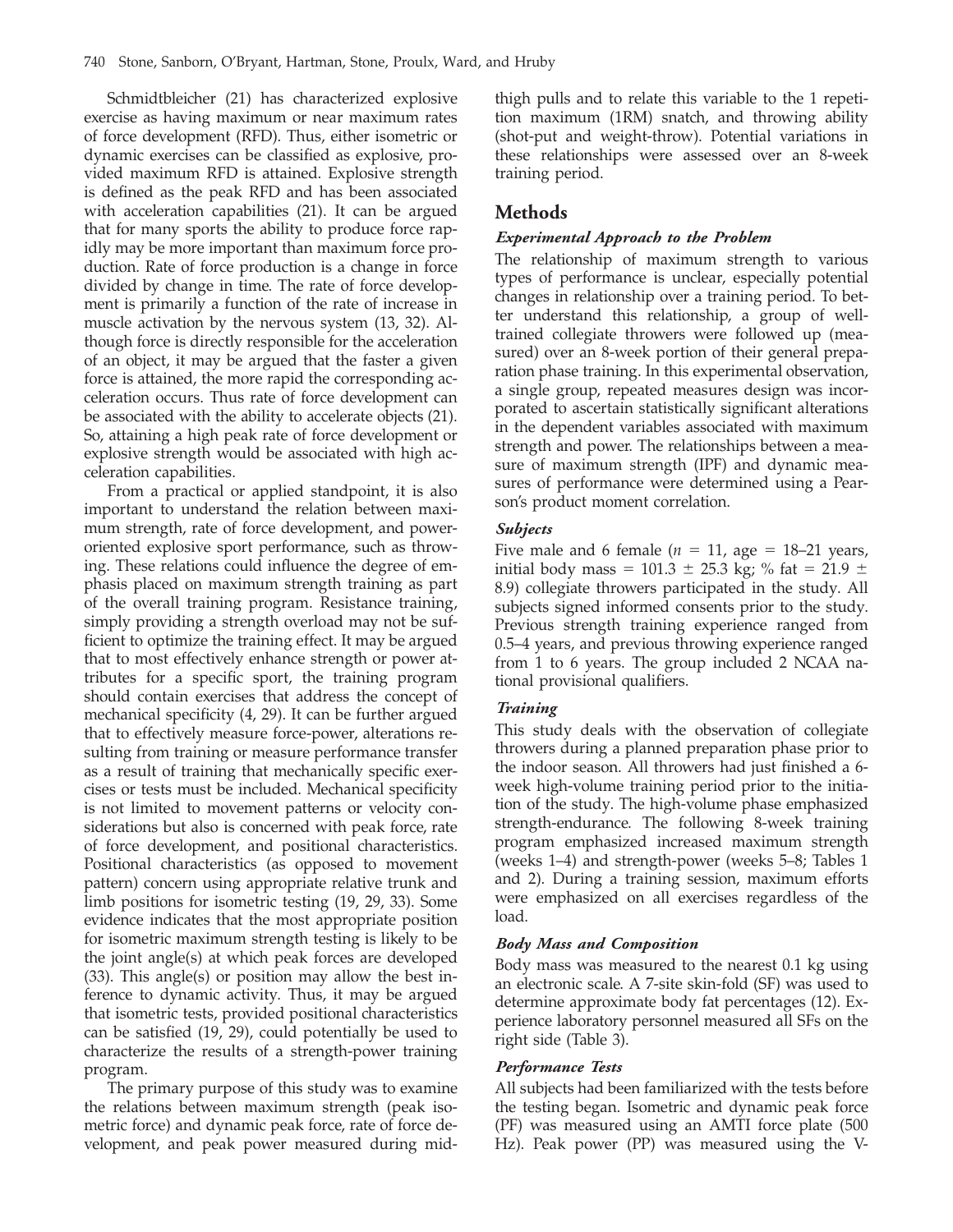**Table 1.** Experimental training protocol.

\* Sets in parentheses are down sets performed at 40–50% of estimated 1RM.

scope; an infrared-ultrasonic tracing device (Lipman Electronic Engineering Ltd., Ramat Hahayal, Israel). A more detailed characterization of the V-scope has been presented by Stone et al. (25). Isometric midthigh pulls were measured from a position identical to that used in training (knee angle  $135^{\circ}$ – $145^{\circ}$ , hip angle  $155-165^{\circ}$ ). Dynamic midthigh pulls began at a position identical to the isometric position: dynamic pulls were finished with a simultaneous maximum effort shoulder shrug and plantar flexion. This method (midthigh pulls) of

**Table 2.** Exercise protocol.

Weeks 1–4 Monday and Friday 1. Squats 2. Push press (front squat 1st rep) 3. Bench press  $(10^{\circ}$  incline) Tuesday, Thursday, Saturday Various sprints, agility work, fast foot work, throw (overweight from front  $\times$  sets and reps), midsection work, flexibility work Wednesday 1. Shoulder shrugs (1st from floor) 2. Clean pulls (from floor) 3. Clean pulls (from mid-thigh) 4. Stiff legged deadlift Friday 15–20% lighter than Monday Saturday 1. Snatch grip shoulder shrug 2. Power snatch Weeks 5–8 Monday and Friday 1. Heavy ¼ squats\* 2. Weighted jumps 3. Dumbbell bench press  $(10^{\circ}$  incline) Tuesday, Thursday, Saturday Various sprints, agility work, fast foot work, throw (overweight from front  $\times$  sets and reps), midsection work, flexibility work Wednesday 1. Shoulder shrugs (1st from floor) 2. Clean pulls (from mid-thigh) 3. Stiff legged deadlift Friday 15–20% lighter than Monday Saturday 1. Power snatch

\* Exercises 1 and 2 complexed.

assessing PF and PP was chosen because it was a movement-position used in training, previous research (9) had established its potential usefulness as a test, and the positions (hip and knee angle) achieved in the test and the explosive nature of the tests are similar to that of critical aspects and positions of weightlifting and throwing movements (4, 5, 14, 15, 28). Measurements were made isometrically and dynamically at 30% and 60% of the IPF using a specially designed adjustable power rack (Sorinex, Orange, SC). Peak rate of force development was measured using a 5-millisecond window. Test-retest reliability was  $PF (ICC) =$ 0.98, peak rate of force development (PRFD) (ICC  $=$ 0.81) and PP (ICC) = 0.86. Sport-specific explosive strength was measured using a power snatch (SN), the shot-put (SP) and the weight throw (WGT) under meet conditions. Throwing implements were those used for men and women (shot, men =  $7.26$  kg; women =  $4$ kg; weight, men =  $15.9$  kg; women =  $9.1$  kg). Peak force, PRFD, PP variables, and SN were measured 3 and 2 days, respectively, prior to each meet.

#### *Statistical Analyses*

Longitudinal data were analyzed using linear polynomial contrasts. Effect size and statistical power were calculated (see Table 4). Correlations were calculated using Pearson's *r*.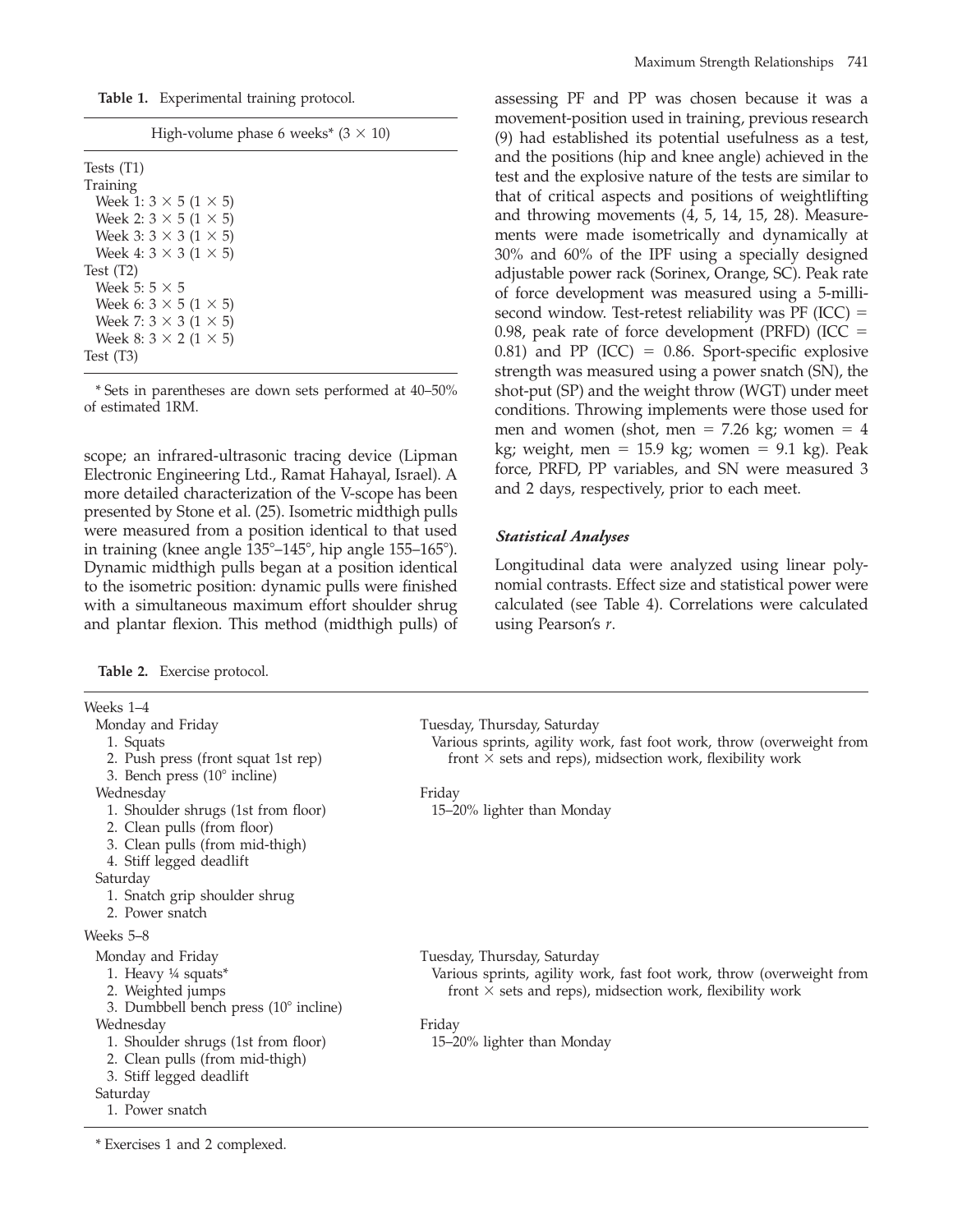|                     |                 | Τ2               | T3              | <i>v</i> Value | Eta <sup>2</sup> | Power |
|---------------------|-----------------|------------------|-----------------|----------------|------------------|-------|
| Body mass (kg)      | $101 \pm 25.3$  | $101.5 \pm 27.1$ | $103 \pm 27.4$  | 0.004          | 0.589            | 0.926 |
| Lean body mass (kg) | $78.3 \pm 18.6$ | $78.8 \pm 18.6$  | $80.2 \pm 14.7$ | 0.015          | 0.463            | 0.754 |
| Percent fat         | $21.9 \pm 8.7$  | $21.5 \pm 7.9$   | $21.5 \pm 7.7$  | 0.481          | 0.051            | 0.102 |

**Table 3.** Body mass and composition alterations ( $n = 11$ ).

 $*$  T1 = 0 weeks; T2 = 4 weeks; T3 = 8 weeks; Eta<sup>2</sup> = effect size.

**Table 4.** Mean force and power values for the midthigh pull  $(n = 11)^{*}$ 

|                    |                    |                    |                    | % Change |         |         |
|--------------------|--------------------|--------------------|--------------------|----------|---------|---------|
|                    | Т1                 | T <sub>2</sub>     | T <sub>3</sub>     | $T1-T2$  | $T2-T3$ | $T1-T3$ |
| <b>IPF</b>         | $2,881 \pm 921$    | $2,894 \pm 836$    | $3,002 \pm 933$    | 0.5      | 3.7     | 4.1     |
| 30 PF              | $2.370 \pm 627$    | $2.393 \pm 581$    | $2,566 \pm 517$    | 1.0      | 7.2     | 8.3     |
| 60 PF              | $2.809 \pm 745$    | $2.851 \pm 765$    | $3,006 \pm 677$    | 1.5      | 5.4     | 7.0     |
| PP                 | $1,909 \pm 858$    | $2.243 \pm 959$    | $2,326 \pm 651$    | 17.5     | 3.7     | 21.8    |
| 30 PP              | $2.065 \pm 921$    | $2.427 \pm 871$    | $2,434 \pm 683$    | 17.5     | 0.4     | 17.9    |
| 60 PP              | $1.621 \pm 589$    | $2.025 \pm 792$    | $2.178 \pm 686$    | 24.9     | 7.5     | 34.4    |
| <b>IPRFD</b>       | $15,047 \pm 5,243$ | $18,873 \pm 7,659$ | $18,000 \pm 8,357$ | 25.4     | $-4.6$  | 19.6    |
| PRFD30             | $25,161 \pm 6,221$ | $29,010 \pm 7,632$ | $31,446 \pm 7,734$ | 15.3     | 8.4     | 24.9    |
| PRFD <sub>60</sub> | $21,315 \pm 5,851$ | $25,932 \pm 7,613$ | $27,262 \pm 7,041$ | 17.8     | 5.1     | 27.9    |

 $*$  T1 = 0 weeks; T2 = 4 weeks; T3 = 8 weeks; IPF = peak isometric force; 30 PF = peak force at 30% of IPF; 60 PF = peak force at 60% of IPF; 30 PP = peak power at 30% of IPF; 60 PP = peak power at 60% of IPF; IPRFD = isometric peak rate of force development; PRFD30 = peak rate of force development at 30% of IPF; PRFD60 = peak rate of force development at  $60\%$ of IPF; force  $=$  newtons; power  $=$  watts.

#### **Results**

Analyses of men vs. women showed no differences in the rates of adaptation to the program. Thus, data are presented as one group. Alterations in body mass and body composition are shown in Table 3. Body mass and lean body mass (LBM) increased over time. Changes in peak force, peak rate of force development and power outputs are shown in Tables 4 and 4a. Although measures of PF, PRFD, and PP increased over time, both PRFD and PP had greater increases during the first 4 weeks, and PF generally had the greatest increases during the second 4 weeks of training. The results of the sport performance variables, SN, SP, and WGT are shown in Table 5, all variables showed significant increases over time. Correlations between IPF, the mid-thigh force and power variables and performance variables are shown in Table 6. Measures of PRFD did not correlate well with any variable (r values ranged from 0 to 0.27). The results of this correlational study indicated that maximum strength (IPF) is strongly related to PP and dynamic sports performance but not PRFD.

#### **Discussion**

The findings of this study indicated that a measure of IPF can be strongly associated with power and explo-

**Table 4a.** Statistical analyses for PF and PP variables.

| Variable                                                                                                                                                               | Value                                                                                               | $E$ ta <sup>2</sup>                                                                             | Power                                                                                           |
|------------------------------------------------------------------------------------------------------------------------------------------------------------------------|-----------------------------------------------------------------------------------------------------|-------------------------------------------------------------------------------------------------|-------------------------------------------------------------------------------------------------|
| Peak force<br><b>IPF</b><br><b>PF30</b><br><b>PF60</b><br>Power<br>PP30<br>PP <sub>60</sub><br><b>PRFD</b><br><b>IPRFD</b><br>PRFD <sub>30</sub><br>PRFD <sub>60</sub> | 0.0001<br>0.115<br>0.017<br>0.010<br>0.0001<br>0.015<br>0.0001<br>0.0001<br>0.115<br>0.001<br>0.001 | 0.557<br>0.114<br>0.243<br>0.277<br>0.533<br>0.249<br>0.563<br>0.441<br>0.114<br>0.422<br>0.443 | 0.998<br>0.349<br>0.698<br>0.771<br>0.997<br>0.710<br>0.999<br>0.998<br>0.349<br>0.961<br>0.973 |

\*  $PF$  = peak force;  $PP$  = peak power; Eta<sup>2</sup> = effect size; Peak force = total peak force (IPF + PF30 + PF60); power  $=$  total power (PP30 + PP60); PRFD  $=$  total PRFD (IPRFD  $+$  PRFD30 + PRFD60); IPF = peak isometric force; PF30 = peak force at 30% of IPF;  $PF60 = peak$  force at 60% of IPF;  $PP30 = peak power at 30% of IPF; PP60 = peak power at$  $60\%$  of IPF; IPRFD = isometric peak rate of force development; PRFD30 = peak rate of force development at  $30\%$  of IPF; PRFD60 = peak rate of force development at  $60\%$  of IPF.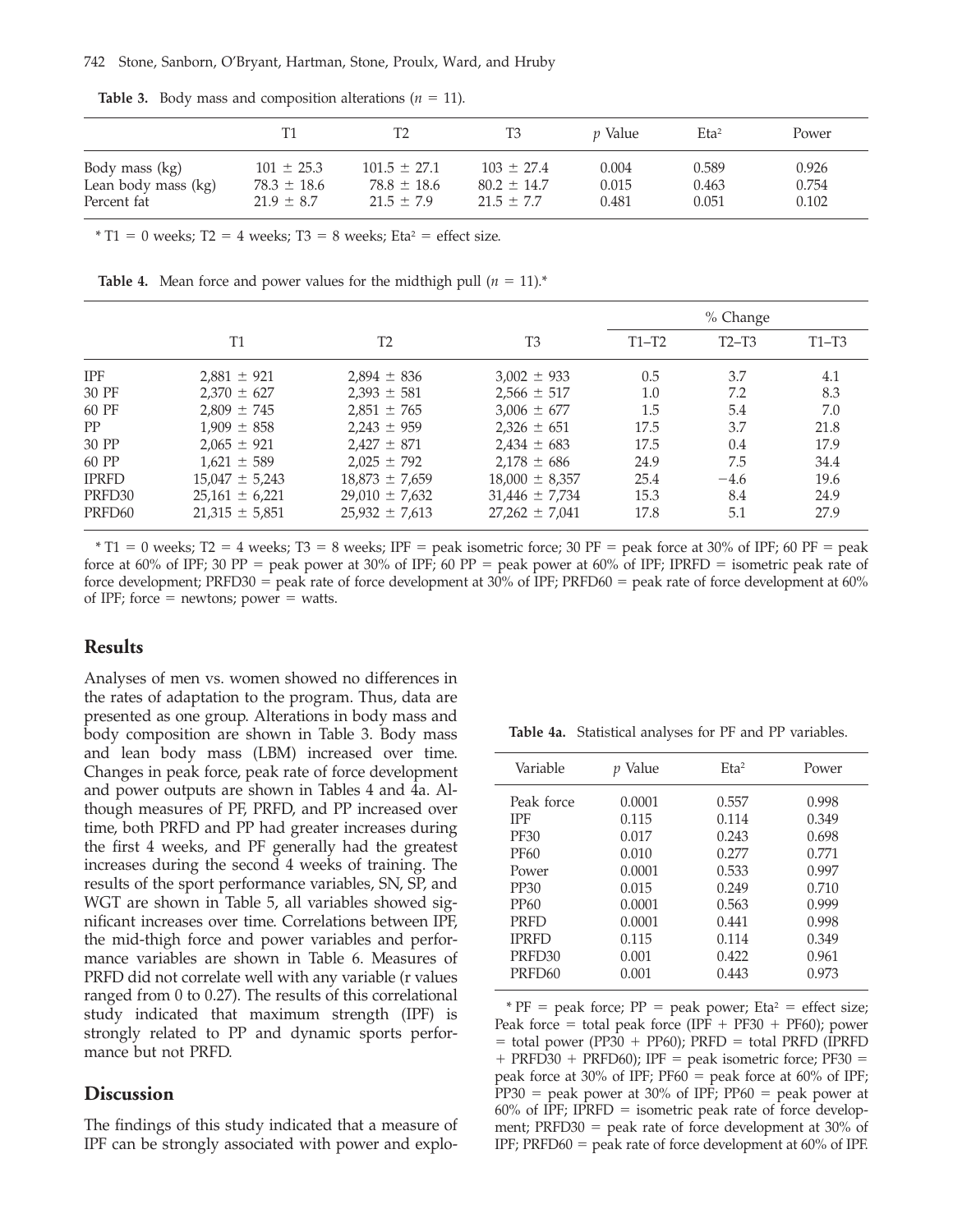|                             | SN                                 | <b>SP</b>                          | WGT                                |
|-----------------------------|------------------------------------|------------------------------------|------------------------------------|
| <b>T1</b><br>T <sub>2</sub> | $61.8 \pm 19.8$<br>$65.5 \pm 20.3$ | $11.99 \pm 1.9$<br>$12.25 \pm 1.8$ | $11.55 \pm 2.9$<br>$12.43 \pm 2.6$ |
| T <sub>3</sub>              | $67.7 + 21.4$                      | $12.63 \pm 1.7$                    | $12.97 \pm 2.5$                    |
|                             | <i>p</i> Value                     | Effect size                        | Power                              |
| SN<br><b>SH</b>             | 0.003<br>0.006                     | 0.602<br>0.541                     | 0.938<br>0.871                     |
| <b>WGT</b>                  | 0.008                              | 0.517                              | 0.838                              |

**Table 5.** Mean values for the snatch (SN), shot-put (SH),

and weight throw (WGT)  $(n = 11)$ .

**Table 6.** Correlation of IPF with midthigh pull and performance variables.\*

|                                        |                      |              |              | 30PF 60PF 30PP 60PP SN                             |                          | -SP | <b>WGT</b>           |
|----------------------------------------|----------------------|--------------|--------------|----------------------------------------------------|--------------------------|-----|----------------------|
| T1<br>T <sub>2</sub><br>T <sub>3</sub> | 0.77<br>0.88<br>0.85 | 0.87<br>0.92 | 0.81<br>0.80 | $0.85$ $0.77$ $0.60$ $0.95$ $0.67$<br>0.69<br>0.87 | 0.98 0.74<br>$0.94$ 0.75 |     | 0.70<br>0.76<br>0.79 |

 $*$  T1 = 0 weeks; T2 = 4 weeks; T3 = 8 weeks; IPF = peak isometric force;  $30PF$  = peak force at 30% of IPF; 60 PF = peak force at 60% of IPF; 30 PP = peak power at 30% of IPF; 60 PP = peak power at 60% of IPF;  $SN =$  snatch;  $SP =$  shotput;  $WGT = weight$  throw.

siveness. It should be noted that the number of subjects was relatively small  $(n = 11)$ ; however, this group was made up of well-trained collegiate throwers and contained 2 NCAA national provisional qualifiers. The group all had a strength training and throwing background and was strength trained in the same manner for 6 weeks prior to the initiation of the study and thus represented a relatively homogenous group from a training protocol standpoint. Furthermore, conceptually, the results agree with the observations of recent studies and review indicating a strong relationship between dynamic measures of maximum strength and peak power (18, 24, 25).

Specificity of training was exhibited in that IPF showed the smallest percent gain, which was not statistically significant. The percent gains associated with peak force at 30% of IPF and peak force at 60% of IPF were larger and reflect the dynamic nature of the training program.

Increasing power output (or work rate) is likely the most important aspect in improving the performance of a specific movement. Peak power represents the maximum power produced at a particular movement during a brief moment under given set of conditions.

The results of this study suggest that improving maximum strength can result in the improvement of peak power output during lifting at percentages of maximum ability. The results of this study also indicate that maximum strength markedly contributes to power production during the movement of light resistances as well as heavy resistances. Thus, improving maximum strength could improve movements with light (or zero) external loads. Indeed the improvement in maximum strength and power likely contributed to the gains noted in the sports performance variables (SN, SP, WGT).

Of particular interest is the differential effect of training on PF, PRFD, and PP. Generally, PP showed its greatest improvements during the first 4 weeks and PF generally showed the most improvements during the last 4 weeks. This observation is particularly interesting in that the first 4 weeks of training emphasized maximum strength rather than power. Explanations for this differential effect include:

- Stimulus-fatigue-recovery-adaptation. Conceptually an appropriate stimulus can result in fatigue-recovery and an adaptation such that performance is eventually improved (i.e., supercompensation). This concept is not limited to a single exercise response but may be viewed on a longer basis producing training adaptations. Verkhoshansky (30, 31) noted that a concentrated load of strength or strength-endurance training for several weeks could result in a diminished speed-strength (power) capability among track and field athletes. On returning to normal training, increased power performance can often be observed, sometimes beyond baseline values. Similar results have been observed among young weightlifters after a planned high volume overreaching phase (8, 23) and may be linked to alterations in anabolic-catabolic hormones. Thus, a high-volume strength-endurance phase may have potentiated gains in power when moving to lower volume phases. This phenomenon may have played a role in the relatively large PP (and PRFD) increase noted during the first 4 weeks of strength training after the high-volume phase.
- Potentiation and different rates of adaptation. Associated with the concentrated loading theory is the concept of sequenced training and one training phase potentiating the subsequent phase. Wilson et al. (34) demonstrated that among heavy weighttrained subjects with reasonable maximum strength levels, switching to high power training (squats) improved a variety of performance variables beyond that of continued heavy weight training. Similar observations have been made among elite weightlifters (17) and American collegiate football players (11). It may be argued that because the subjects in the present study were already reasonably strong, a switch from high-volume strength- and endurance-oriented training to a lower volume of strength training containing a reasonable amount of power-oriented exercises potentiated improved power but did not produce marked increase in PF (because they were al-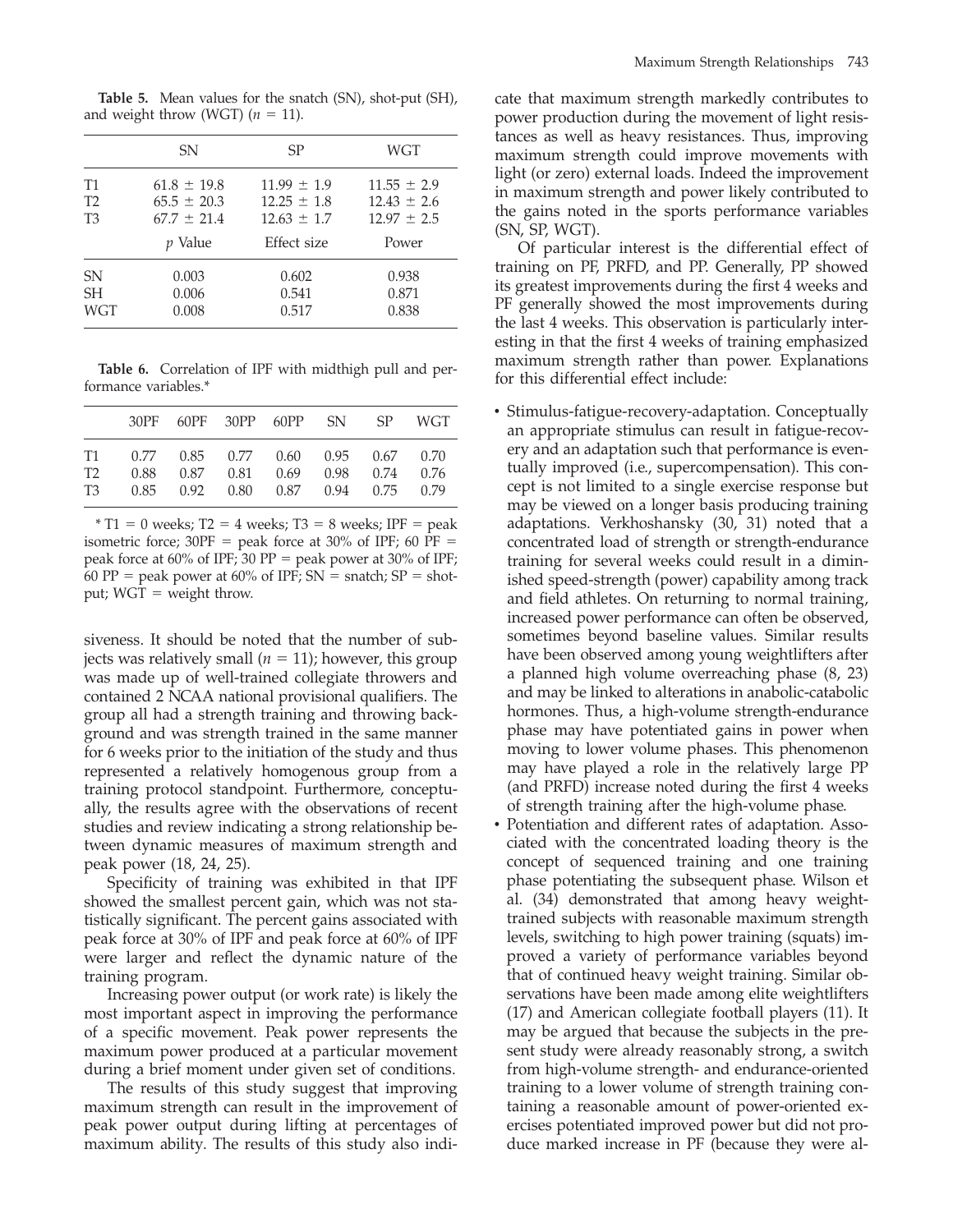ready reasonably strong). This concept is supported by the observation that the greatest PF measurements occurred as lean body mass (LBM) increased over the last 4 weeks. Thus, an increase in LBM was necessary for the additional enhancement of maximum strength (PF) to occur.

• Sufficient power-oriented training. Evidence indicates that PP power occurs at approximately 30–60% of 1RM; training at these loads may enhance power better than training at heavier loads. Although maximum strength was being emphasized during the first 4 weeks, there was a considerable amount of power-oriented exercises included. Major exercises such as pulls and squats all had down sets performed at 40–50% of the 1RM. Furthermore, there were light and heavy days included. For example, the loading for squats on Thursday was reduced by 15– 20%, compared with the loading on Monday. Because maximum efforts were encouraged, movement speed and power would be increased. Thus, many of the movements were in fact high power in nature during the first 4 weeks. McBride et al. (16) have shown that training at weights (squats) producing higher peak power outputs, compared with heavier loads have greater effects on power over a short-term training period. Baker et al. (2, 3) have noted similar improvements in average power among rugby players over a season. Thus, although the emphasis was on maximum strength development, the inclusion of power-oriented movements during the first 4 weeks may have contributed to the relatively large initial adaptations in PP.

As observed in the present study and previous study (9), higher power movements are also accompanied by higher PRFD. Thus, power training may also optimize adaptations in PRFD. Increases in PRFD across time may also be related to the same training factors associated with the increased power production. It is also possible that combinations of the above factors are responsible for the observed alterations in performance.

It is also of interest to note that the correlations among IPF, PF, PP, and the performance variables tended to increase over time, agreeing with the observations of Robinson et al. (20). It has been previously postulated that there is a lag time in being able to incorporate alterations in maximum strength (or power) into a specific performance (1, 7). The general increases in relationship between IPF and dynamic variables may indicate that as training preceded, the ability to use maximum strength (or a higher percentage of maximum) was enhanced (i.e., a lag time). For example, the improvements in the weight throw may have occurred, at least partially, as a result of being able to incorporate the increased levels of maximum strength (or power) into the technique of the throw.

Exactly how PRFD affects the types of performance measured in this study is not clear. PRFD measures did not correlate well with IPF, nor did PRFD measures correlate well with any variable (data not shown). However, if one assumes that there are critical time periods (and therefore positions) within a movement, in which performance depends on achieving the highest possible force development (6), then RFD during this critical period would contribute markedly to the overall performance of the movement. In this study, PRFD increased with training time but was not statistically associated with improved performance. However, the measurement procedures used did not include characterization of critical time periods for the performance variables measured. Measurement of force during these critical time periods may be more important then simply measuring PRFD, which may not occur during the critical time period.

Specifically these results indicate that: (a) a measure of isometric maximum strength (i.e., IPF) is strongly related to the ability to generate PF dynamically; (b) maximum strength is strongly related with PP, even at relatively light loads that are associated with sport-specific dynamic explosiveness (i.e., SN, SP, WGT); and (c) these relationships tend to increase with training time.

## **Practical Applications**

These results indicate that maximum strength markedly contributes to power and explosiveness at light and heavy loads. Therefore, improvement of maximum strength as a result of strength training could improve power and explosiveness and therefore performance in a variety of movements associated with both light and heavy resistances. The results of this study suggest several possibilities associated with strength training.

- 1. Increased maximum strength as a result of training can enhance force generation and power production.
- 2. Training for maximum strength can result in changes in other factors such as power and peak rate of force production that can also contribute to improved sports performance.
- 3. However, no longitudinal study has shown that maximum strength, power, or specific performance variables change at exactly the same rate. Furthermore, the increases in strength may continue after the changes in power or sport performance become asymptotic. It is possible that the lack of direct correspondence between maximum strength gains and other performance variables is associated with a lag time (7). Lag time deals with a period of time in which the athlete learns how to use the increased strength; the lag time may extend many months in some cases. It is possible that lag time may be reduced by careful coaching strategies in which the